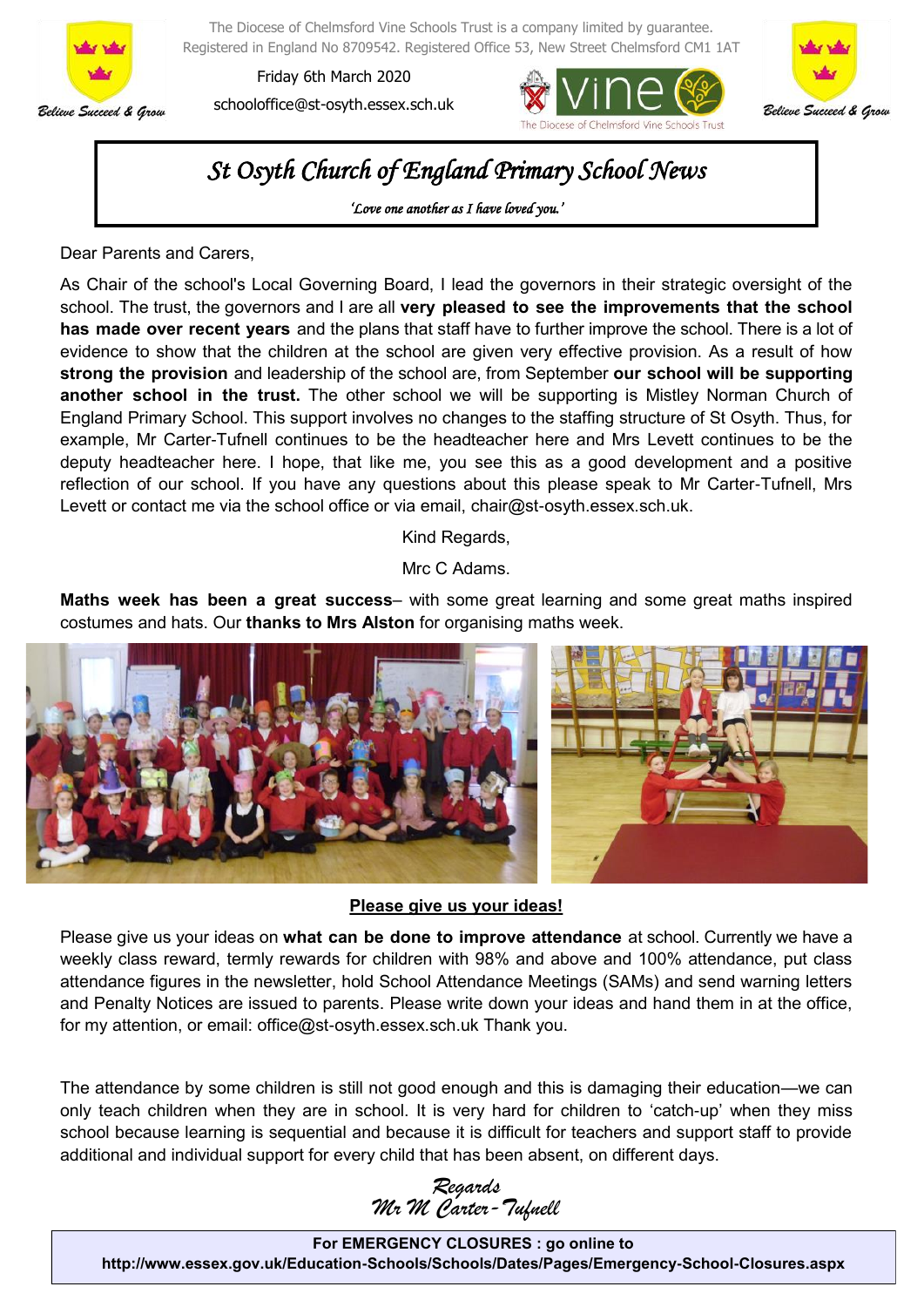#### **Attendance -** Our **winning classes** this week is 2B

| <b>Class</b> | % Attend | <b>Class</b>        | % Attend |
|--------------|----------|---------------------|----------|
| <b>RE</b>    | 97.83    | 3/4G                | 91.07    |
| <b>RLK</b>   | 89.90    | 3/4T                | 94.44    |
| 1/2F         | 96.25    | $5/6$ LS            | 97.69    |
| 1H           | 88.59    | 5/6R                | 95.97    |
| 2B           | 98.33    | 5/6S                | 97.41    |
| 3/4A         | 96.55    | <b>Whole School</b> | 94.88    |
|              |          |                     |          |

#### **Late to School -** Our **most punctual classes** this week is **RLK**

| <b>Class</b> | Minutes late | <b>Class</b> | <b>Minutes late</b> |
|--------------|--------------|--------------|---------------------|
| <b>RE</b>    | 49           | 3/4G         | 67                  |
| <b>RLK</b>   | 7            | 3/4T         | 51                  |
| 1/2F         | 35           | 5/6LS        | 75                  |
| 1H           | 47           | 5/6R         | 60                  |
| 2B           | 42           | 5/6S         | 12                  |
| 3/4A         | 214          | Whole School | 659                 |

If your child arrives late in the morning **they must be brought to the school office by an adult. You will need to buzz the school office to open the gate.** This is for the safety of your child. **Your child will then be escorted to class by a member of staff.** 

Parents are reminded that the **classroom doors open at 8.30am until 8.45am**. If you aim for an 8.30am arrival you will have some time to spare for the unexpected hold-ups of traffic or lost shoes. **Good timekeeping** is a **vital life skill** which will help our children as they progress through their school life and out into the wider world.

You are able to **book school dinners up to the Easter Holidays**. If you think you may be eligible for free school meals please contact the school office for a form.

**Breakfast Club** is open from 7.45am for **all ages**, costing **£3.00 per session**. The children have breakfast and time to play or use the computer suite. In the summer months they also play outside.

The sessions **must be booked and paid for in advance**. If you unexpectedly need to use Breakfast Club your child can be booked in on arrival, but payment must be made before the end of the day.

### **Dates for your Diary**

- 9th to 13th March—Sport Relief Week see letter for details
- 11th & 12th March Parent Consultations
- 18th March Middle School Home Safety talks
- 19th March Upper School Cyber Safety talks
- 23rd March Middle School visiting The Royal Observatory and Planetarium in Greenwich
- Week commencing 23rd March Mothering Sunday dinner week
- 31st March Year 3, 4 & 5 optional Swan Lake trip to the Royal Opera House
- 3rd April Lower School visiting Windsor Castle (details to follow)
- Easter Holidays last school day Friday 3rd April
- 11th May Year 6 SAT Week
- 18th May-Year 6 Isle of Wight Trip